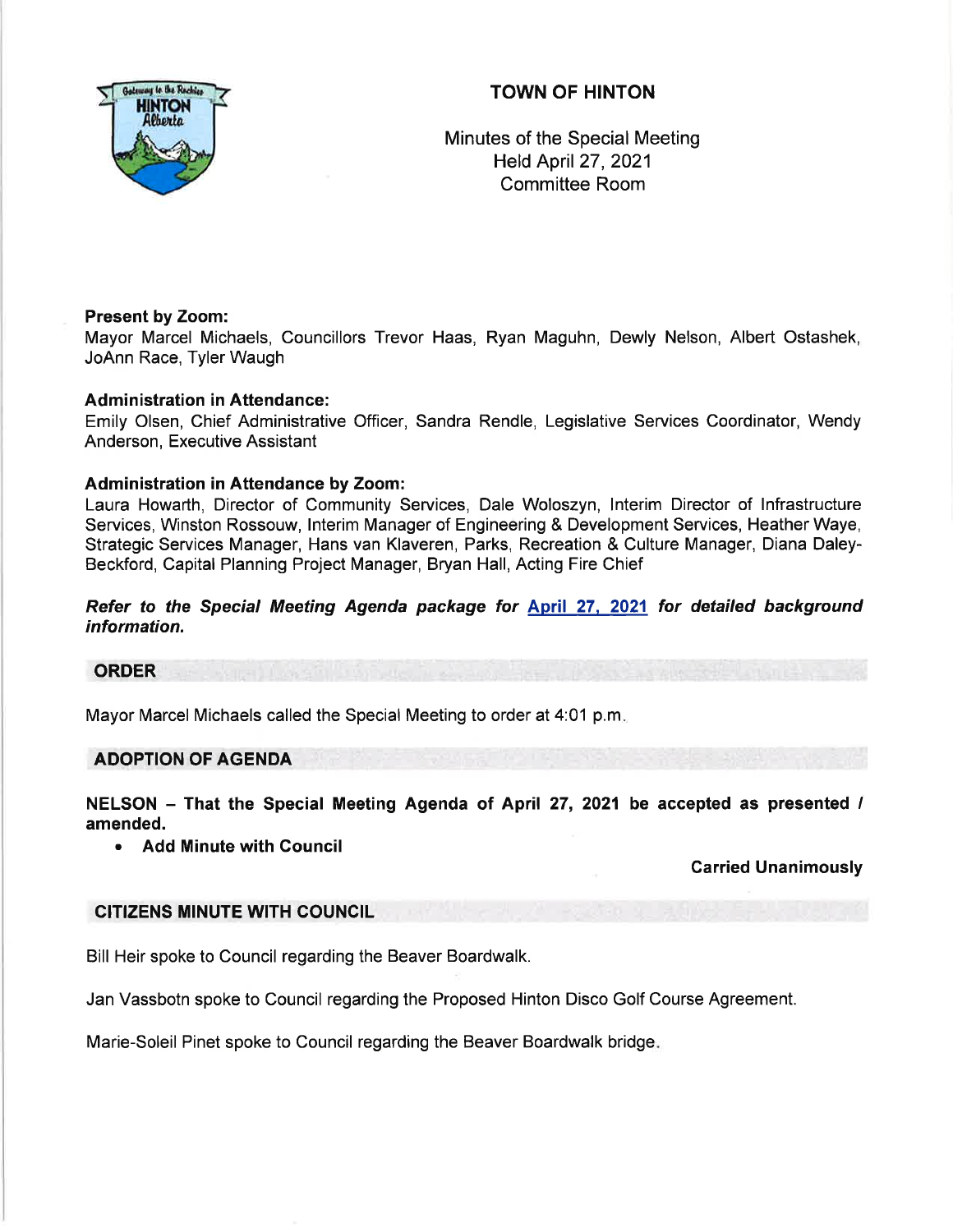### **ACTION ITEMS**

#### 1. 2021 Hinton Community Grant Program Funding

NELSON - That Council approve allocating \$60,000 from the ATE reserve to support the 2021 Community Grant Program in two intakes and that Council direct Administration to waive the 3-year cap on operational funding for both intakes of the 2021 Community Grant Program. Garried Unanimously

#### 2. Proposed Hinton Disc Golf Course Operating Agreement

NELSON - That the Hinton Disc Golf Operating Agreement be amended to reflect the Town contribution of \$10,150 with \$5,000 utilized for capital and \$5,150 for operations.

OSTASHEK AMENDMENT - with additional funding tor 2021 to be provided from the Council **Contingency Fund.** 

**Carried Unanimously** 

NELSON - That the Hinton Disc Golf Operating Agreement be amended to reflect the Town contribution of \$10,150 with \$5,000 utilized for capital and \$5,150 for operations with additional funding for 2021 to be provided from the Council Contingency Fund.

Garried Unanimously

#### 3. Maxwell Lake Bridoe Rehabilitation

NELSON - That the Maxwell Lake Bridge ramps be constructed to allow pedestrian access only with a budget of \$125,000 and that the project scope details, timeline and deliverables come to Gouncif no later than July 31,2021.

> Garried 5-2 For: Haas, Maguhn, Michaels, Ostashek, Nelson Against: Waugh, Race

#### OSTASHEK - That the total budget for the Maxwell Lake Bridge Rehabilitation project not exceed \$251,000.

Garried Unanimously

A short break was called at 6:17 p.m. B. Hall and H. van Klaveren left the meeting.

The meeting reconvened at 6:28 p.m

MAGUHN - That Administration incorporate the lowering of the Maxwell Lake Bridge and the modification of the balustrades in the Maxwell Lake Bridge plan due to be presented no later than July 31,2021 to a maximum dollar value of \$90,000 and providing a total deck lowering of at least 450 mm.

Carried Unanimously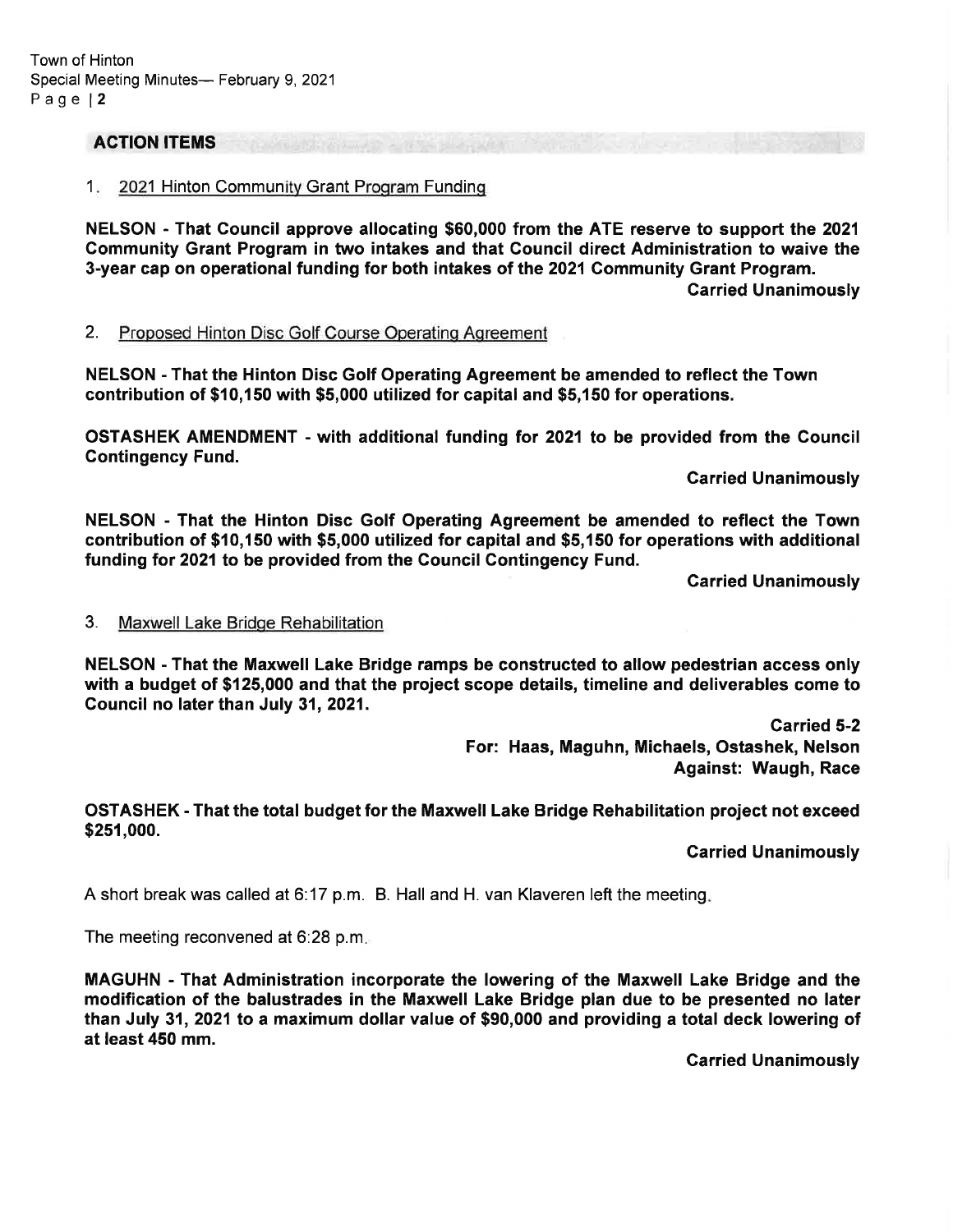Town of Hinton Special Meeting Minutes- February 9, 2021 Page | 3

> OSTASHEK - To move that any remaining funding in the Maxwell Lake Bridge Rehabilitation project be utilized to extend boardwalk connectivity from the north and / or south bridge ramps to existing boardwalk or trail sections.

> > Carried Unanimously

#### 4. Recreation Centre Grant Readiness Report

MAGUHN - That Council direct Administration to pursue an Expression of lnterest (EOl) process for the Recreation Centre refurbishment and  $\ell$  or a standalone Recreation Centre facility completed by fall 2021 to ascertain if the proposed capital improvements subscribe and aligns with Investing in Canada lnfrastructure Program (lClP) outcomes and in parallel consider pursuing the Integrated Project Delivery (IPD) model to undertake the Recreation Centre project.

Nelson - to split the motion

MAGUHN - That Council direct Administration to pursue an Expression of Interest (EOl) process for the Recreation Centre refurbishment and / or a standalone Recreation Centre facility completed by fall 2021 to ascertain if the proposed capital improvements subscribe and aligns with lnvesting in Canada lnfrastructure Program (lGlP) outcomes.

Carried Unanimously

MAGUHN - ln parallel, consider pursuing the lntegrated Project Delivery (lPD) modelto undertake the Recreation Centre project.

Garried Unanimously

MAGUHN ' Direct Administration to bring outstanding Action ltems regarding the Recreation Centre Project back to Council for discussion and streamlining before August 31,2021.

MAGUHN – Request to withdraw above motion.

Garried 6-1 For: Haas, Waugh, Maguhn, Michaels, Ostashek, Race Against: Nelson

5. Short Term RentalWorkshop

OSTASHEK - That the short Term RentalWorkshop MD-2169 be moved to a future meeting date. Garried Unanimously

ADJOURNMENT

NELSON - That the Special Meeting adjourn at 8:03 p.m.

Garried Unanimously

Legislative Services Coordinator